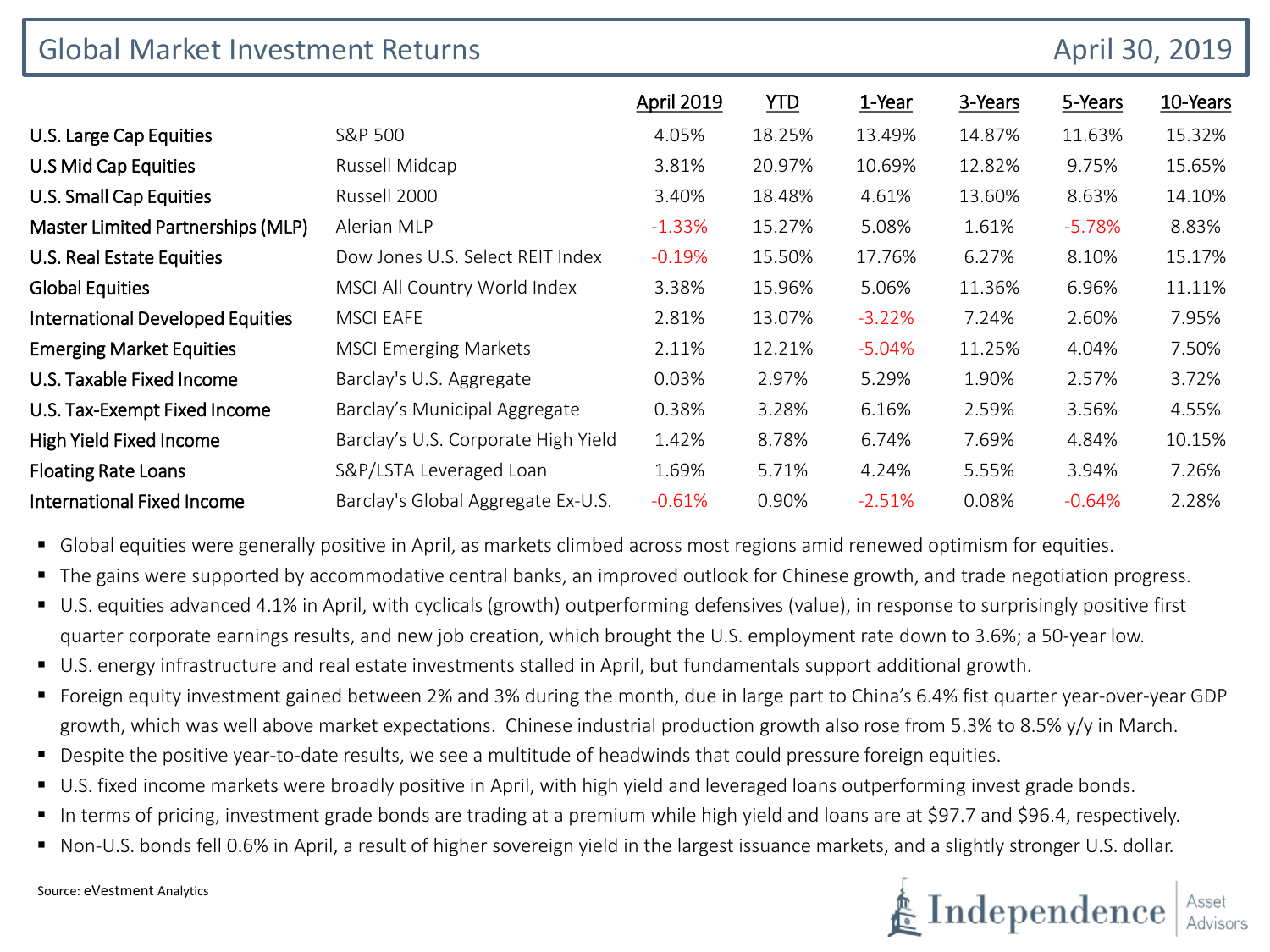## Economic Update

- The Canadian economy hit a soft patch and stalled in late 2018. However, the economy got off to a strong start in early 2019 and posted its largest output gain in eight months.
- There are reasons for optimism that the economy will reaccelerate in the coming quarters.
- Job trends have been stellar and have tilted towards private sector and full-time positions, and the temporary weakness in the energy sector is likely to reverse as oil production returns following mandated cuts.
- Further clarity on the trade front and a healthy US demand backdrop are expected to entice a revival in investment and export activity.

## Interest Rate Update

The Canadian economy contracted slightly in February and fell short of forecast. This was likely due to the particularly harsh winter weather that directly impacted the Canadian Pacific Railway. This result has fueled expectations that the Bank of Canada will keep interest rates on hold through the rest of this year. The Bank of Canada held its benchmark interest rate steady at 1.75% when it met in late March.

| <b>Date Range</b> | <b>CAD to USD</b> | $+/-$   | <b>USD to CAD</b>                         | 12h        |
|-------------------|-------------------|---------|-------------------------------------------|------------|
| April             | 0.749-0.744       | $-0.6%$ | 1.375                                     | 1D         |
| Year-to-Date      | 0.732-0.744       | $+1.6%$ |                                           |            |
| 1-Year            | 0.780-0.744       | $-4.6%$ | 1.350                                     | 1W         |
| <b>USD to CAD</b> |                   |         |                                           | 1M         |
|                   | 30-Days           | 90-Days | 1.325<br><b>AAU</b>                       | 1Y         |
| High              | 1.349             | 1.349   |                                           | 2Y         |
| Low               | 1.331             | 1.309   | 1.300                                     | 5Y         |
| Average           | 1.338             | 1.332   |                                           |            |
|                   |                   |         | 1.275                                     | <b>10Y</b> |
| Volatility        | 0.27%             | 0.30%   | Oct<br>Dec<br>Feb 19<br>Apr<br>Jun<br>Aug |            |

Source: www.xe.com